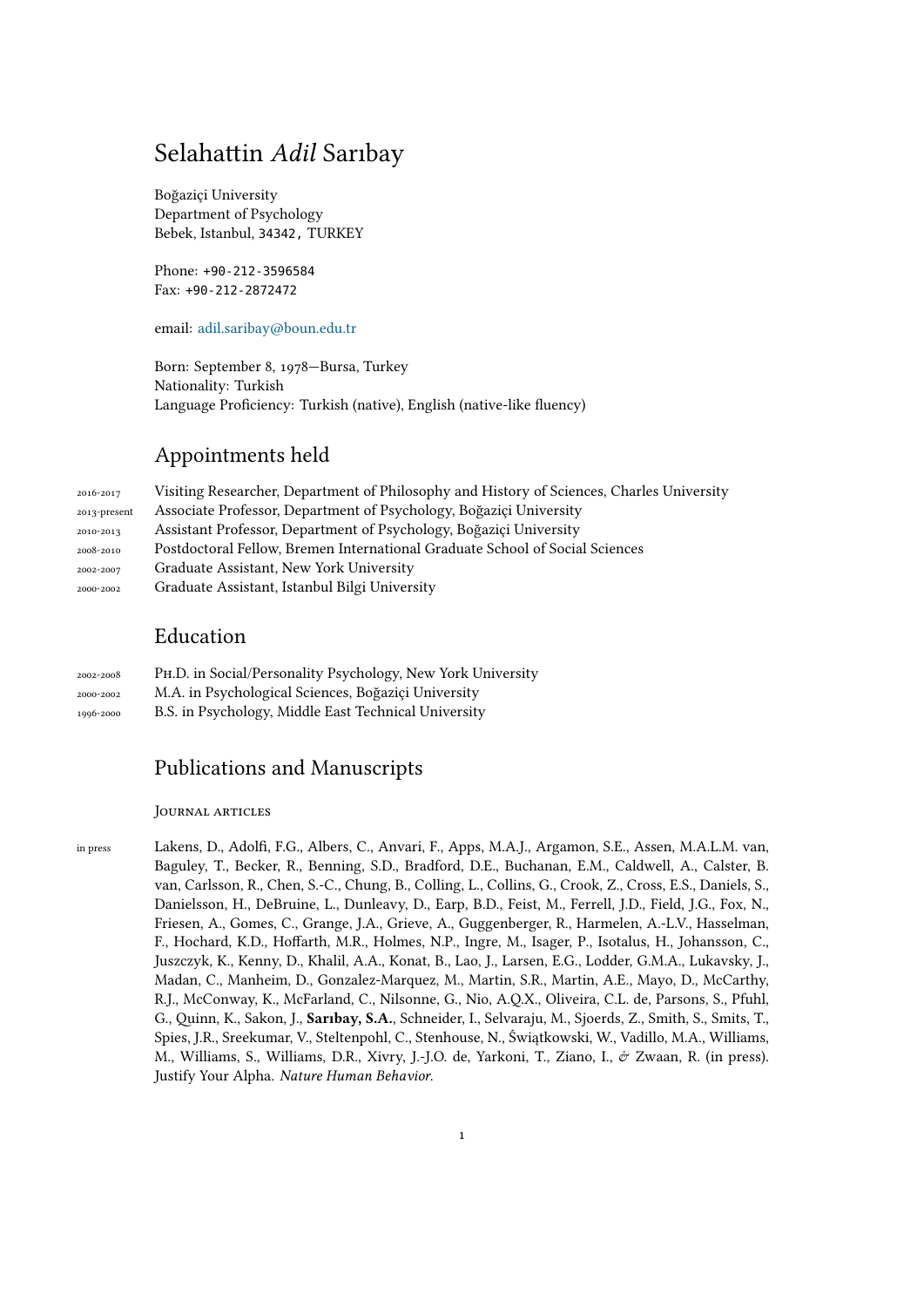Yilmaz, O.,  $\dot{\sigma}$  **Saribay, S. A.** (in press). Lower levels of resistance to change (but not opposition to equality) is related to analytic cognitive style. *Social Psychology*. [SSCI]

**Sarıbay, S. A., & Yılmaz, O. (in press). The relationships between core ideological motives, social** and economic conservatism, and religiosity: Evidence from a Turkish sample. *Asian Journal of Social Psychology*. [SSCI]

**Sarıbay, S. A.** (in press). Yüz en-boy oranının psikolojik özellikler, sosyal davranış ve sosyal algıyla ilişkisi. *Türk Psikoloji Yazıları*.

Olcaysoy-Ökten, I.,  $\dot{\mathcal{O}}$  **Sarıbay, S. A.** (in press). Stereotype activation and self-regulation by conservatives and liberals in political encounters. *The Journal of Social Psychology*. [SSCI]

2018 **Sarıbay, S. A.**, & Kleisner, K. (2018). Are political views and religiosity related to facial morphology? Evidence from a Turkish sample. *Personality and Individual Differences, 124*, 25-30. [SSCI]

> Sarıbay, S. A., Biten, A. F., Meral, E. O., Aldan, P., Třebický, V., & Kleisner, K. (2018). The Bogazici face database: Standardized photographs of Turkish faces with supporting materials. *PLoS ONE, 13*(2): e0192018. doi:10.1371/journal.pone.0192018 [SSCI]

<sup>2017</sup> Yılmaz, O., & **Sarıbay, S. A.** (2017). Activating analytic thinking enhances the value given to individualizing moral foundations. *Cognition, 165*, 88-96. doi:10.1016/j.cognition.2017.05.009 [SSCI]

> Yılmaz, O., & Sarıbay, S. A. (2017). Analytic thought training promotes liberalism on contextualized (but not stable) political opinions. *Social Psychological and Personality Science, 8*(7), 789-795. doi:10.1177/1948550616687092 [SSCI]

> **Sarıbay, S. A.**,  $\mathcal{O}'$  Yılmaz, O. (2017). Analytic cognitive style and cognitive ability differentially predict religiosity and social conservatism. *Personality and Individual Differences, 114*, 24-29. doi:10.1016/j.paid.2017.03.056 [SSCI]

> Yılmaz, O.,  $\dot{\sigma}$  **Sarıbay, S. A.** (2017). The relationship between cognitive style and political orientation depends on the measures used. *Judgment and Decision Making, 12*(2), 140-147. [SSCI]

> **Sarıbay, S. A.**, Olcaysoy-Ökten, I., & Yılmaz, O. (2017). Kişisel ve toplumsal düzeylerde eşitliğe karşıtlık ve değişime direnmenin muhafazakârlıkla ilişkisi. *Türk Psikoloji Yazıları [Politik Psikoloji Özel Sayısı], 20*, 24-41.

2016 Linke, L., **Sarıbay, S. A.**, & Kleisner, K. (2016). Perceived trustworthiness is associated with position in a corporate hierarchy. *Personality and Individual Differences, 99,* 22-27. doi:10.1016/j.paid.2016.04.076 [SSCI]

> Yilmaz, O.,  $\mathcal{O}$  **Sarıbay, S. A.** (2016). An attempt to clarify the link between cognitive style and political ideology: A non-Western replication and extension. *Judgment and Decision Making, 11*(3), 287-300. [SSCI]

> Yılmaz, O., **Sarıbay, S. A.**, Bahçekapılı, H. G., & Harma, M. (2016). Political orientations, ideological self-categorizations, party preferences, and moral foundations of young Turkish voters. *Turkish Studies, 17*(4), 544-566. doi:10.1080/14683849.2016.1221312 [SSCI]

- <sup>2015</sup> Günsoy, C., Cross, S. E., **Sarıbay, S. A.**, Olcaysoy-Okten, I., & Kurutaş, M. (2015). Would you post that picture and let your dad see it? Culture, honor, and Facebook. *European Journal of Social Psychology, 45*(3), 323-335. doi:10.1002/ejsp.2041 [SSCI]
- <sup>2012</sup> **Sarıbay, S. A.**, Rim, S., & Uleman, J. S. (2012). Primed self-construal, culture, and stages of impression formation. *Social Psychology [Special Issue on Culture as Process], 43*(4), 196-204. doi:10.1027/1864-9335/a000120 [SSCI]

Uleman, J. S., Rim, S., **Sarıbay, S. A.**,  $\phi$  Kressel, L. (2012). Controversies, questions, and prospects for spontaneous social inferences. *Social and Personality Psychology Compass, 6*(9), 657-673.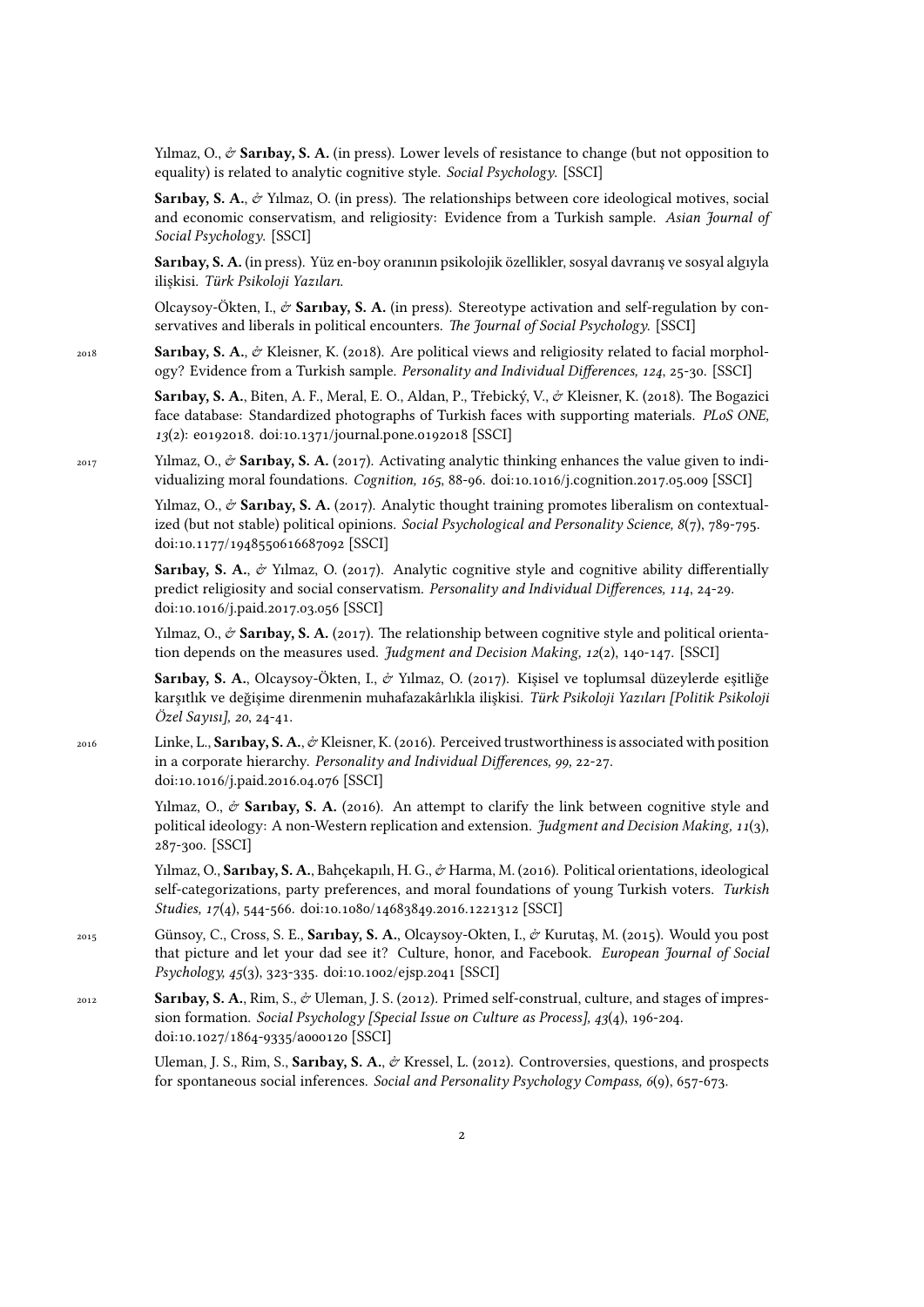doi:10.1111/j.1751-9004.2012.00452.x

<sup>2008</sup> Andersen, S. M., **Sarıbay, S. A.**, & Thorpe, J. S. (2008). Simple kindness can go a long way: Relationships, social identity, and engagement. *Social Psychology [Special Issue: Social Psychology and Peace], 39*(1), 59-69. doi:10.1027/1864-9335.39.1.59 [SSCI]

> Uleman, J. S., Sarıbay, S. A., & Gonzalez, C. M. (2008). Spontaneous inferences, implicit impressions, and implicit theories. *Annual Review of Psychology, 59,* 329-360. doi:10.1146/annurev.psych.59.103006.093707 [SSCI]

<sup>2007</sup> **Sarıbay, S. A.**, & Andersen, S. M. (2007). Relational to collective: Significant-other representations, ethnic categories, and intergroup perceptions. *Personality and Social Psychology Bulletin, 33*(12), 1714-1726. doi:10.1177/0146167207307486 [SSCI]

> Sarıbay, S. A., & Andersen, S. M. (2007). Are past relationships at the heart of attachment dynamics?: What love has to do with it. *Psychological Inquiry, 18*(3), 183-191. doi:10.1080/10478400701512786 [SSCI]

#### BOOK CHAPTERS

- in press Uleman, J. S.,  $\phi$  **Saribay, S. A.** Initial impressions of others. In K. Deaux  $\phi$  M. Snyder (Eds.), *The Oxford handbook of Personality and Social Psychology* (2nd Ed.). New York: Oxford University Press.
- <sup>2015</sup> **Sarıbay, S. A.**, Olcaysoy-Okten, I., & Yılmaz, O. (2015). İdeolojik yönelimler ve psikolojik değişkenler. *Siyaset Psikolojisi* (1. Cilt, s. 1-46), Editör: Özlem Dirilen Gümüş. Ankara: Nobel Yayınları.
- <sup>2013</sup> Chen, S., Boucher, H., Andersen, S. M., & **Sarıbay, S. A.** (2013). Transference and the relational self. In J. A. Simpson & L. Campbell (Eds.), *The Oxford Handbook of Close Relationships* (pp. 281-305). New York: Oxford University Press.
- <sup>2012</sup> Andersen, S. M., **Sarıbay, S. A.**, & Przybylinski, E. (2012). Social cognition in close relationships. In S. T. Fiske  $\mathcal{O}$  N. Macrae (Eds.), *The SAGE Handbook of Social Cognition* (pp. 350-371). Thousand Oaks, CA: SAGE.

Andersen, S. M.,  $\dot{\mathcal{O}}$  **Sarıbay, S. A.** (2012). Brainwashing and totalitarian influence. In V. S. Ramachandran (Ed.), *Encyclopedia of Human Behavior* (2nd Ed.) (pp. 406-412). San Diego, CA: Elsevier Academic Press.

Uleman, J. S.,  $\dot{\mathcal{C}}$  **Sarıbay, S. A.** (2012). Initial impressions of others. In K. Deaux  $\dot{\mathcal{C}}$  M. Snyder (Eds.), *The Oxford Handbook of Personality and Social Psychology* (pp. 337-366). New York: Oxford University Press.

- <sup>2008</sup> Andersen, S. M., **Sarıbay, S. A.**, & Kooij, C. S. (2008). Contextual variability in personality: The case of the relational self and the process of transference. In F. Rhodewalt (Ed.), *Personality and Social Behavior* (pp. 79-116). New York: Psychology Press.
- <sup>2006</sup> Andersen, S. M., & **Sarıbay, S. A.** (2006). Thinking integratively about social psychology: The example of the relational self and the social-cognitive process of transference. In P. A. M. van Lange (Ed.), *Bridging Social Psychology* (pp. 199-206). Mahwah, NJ: Lawrence Erlbaum Associates.
- <sup>2005</sup> Andersen, S. M., & **Sarıbay, S. A.** (2005). The relational self and transference: Evoking motives, self-regulation, and emotions through activation of mental representations of significant others. In M. W. Baldwin (Ed.), *Interpersonal Cognition* (pp. 1-32). New York: Guilford Press.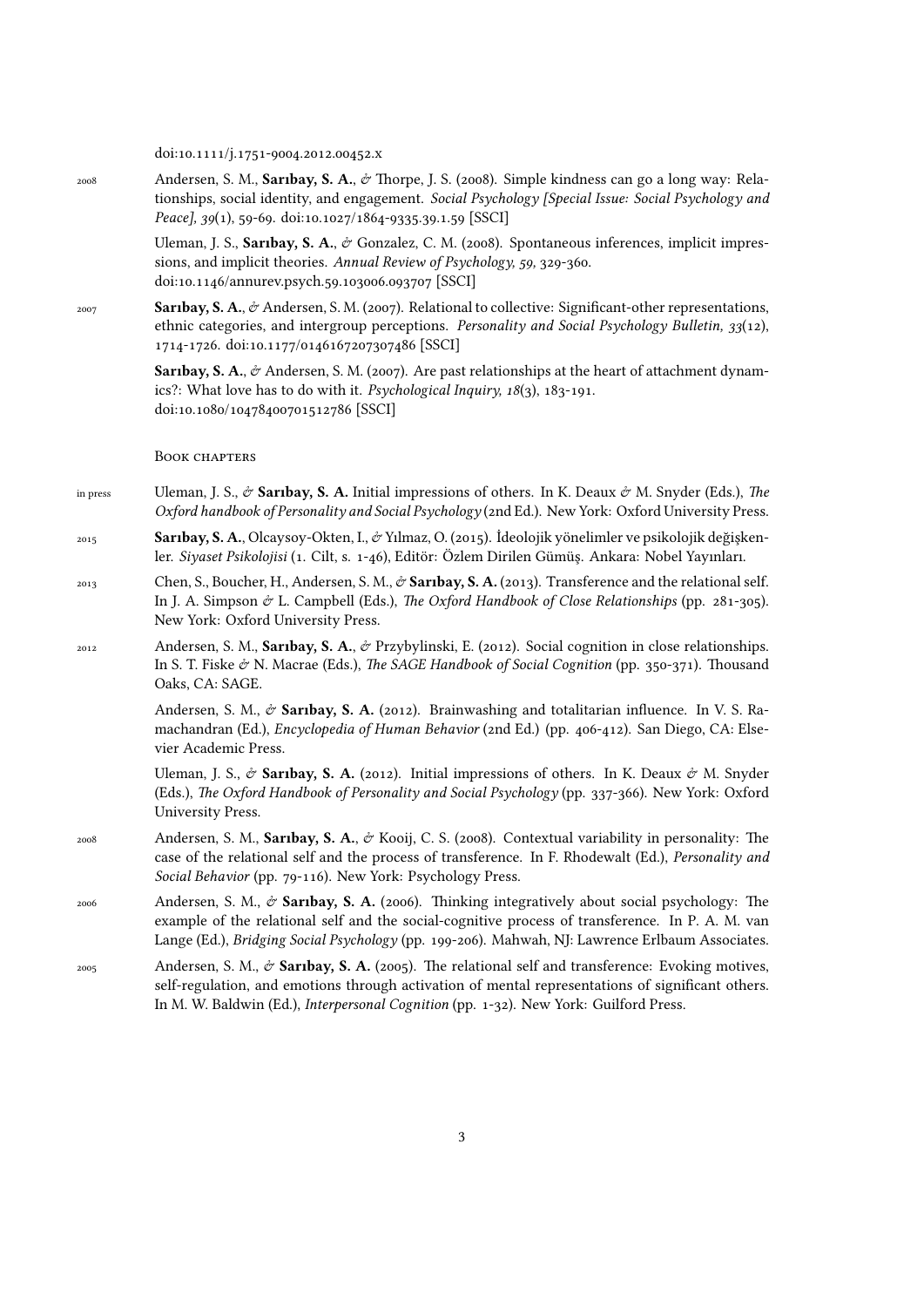## Conference Presentations

<sup>2017</sup> Kleisner, K., & **Sarıbay, S. A.** (September, 2017). Facing strangers: A new measure of cross-cultural typicality and distinctiveness. Talk given at the 4th Annual Conference of the Polish Society for Human and Evolution Studies, Krakow, POLAND.

> Yılmaz, O.,  $\dot{\sigma}$  **Sarıbay, S. A.**. (July, 2017). Core ideological motives mediate the relationship between political orientation and social and economic conservatism: Evidence from a Turkish sample. Poster presented at the 18th General Meeting of the European Association of Social Psychology, Granada, SPAIN.

> Günsoy, C., Cross, S. E., **Sarıbay, S. A.**, & Wasti, S. A. (January, 2017). Better to be a cheater or a failure? Cultural background and honor values predict responses to conflict. Poster presented at the 18th Annual Meeting of the Society for Personality and Social Psychology, San Antonio, TX.

<sup>2016</sup> Yılmaz, O., Erdoğan, E., & **Sarıbay, S. A.** (November, 2016). Türkiye'deki ahlaki temeller ve politik ideoloji: Bir kümeleme analizi çalışması. Talk given at the 1st Social Psychology Congress, Ankara, TURKEY.

> Yılmaz, O., & **Sarıbay, S. A.** (September, 2016). Analitik düşünme eğiliminin politik ideoloji üzerindeki etkisi. Talk given at the 19th National Congress of Psychology, İzmir, TURKEY.

> Günsoy, C., Cross, S. E., Sarıbay, S. A., & Wasti, S. A. (August, 2016). A cross-cultural comparison of responses to conflict and the role of honor values. Talk given at the 23rd International Congress of the International Association for Cross-Cultural Psychology, Nagoya, JAPAN.

> Mutafoğlu, M., & **Sarıbay, S. A.** (July, 2016). Effects of honor activation and endorsement on gender-defining memories. Poster presented at the 6th International Conference on Memory, Budapest, HUNGARY.

> **Sarıbay, S. A.** (May, 2016). The relationship between static facial features and social perception and behavior. Talk given at Kognitif XIII, Üsküdar University, Istanbul, TURKEY.

<sup>2015</sup> Scott, K., Gunsoy, C., Cross, S. E., **Sarıbay, S. A.**, Olcaysoy-Okten, I., Kurutas, M., & Camorani, G. (May, 2015). Cultural differences in facebook status updates: The role of honor values and fear of envy. Poster presented at the 87th annual meeting of the Midwestern Psychological Association, Chicago, IL.

> Yılmaz, O.,  $\dot{\sigma}$  **Sarıbay, S. A.** (May, 2015). Differentiating political ideologies and conservatism in Turkey in terms of psychological variables. Talk given at Society, Identity, and Politics: Social Psychological Approaches, Istanbul Şehir University, Istanbul, TURKEY.

> **Sarıbay, S. A.** (May, 2015). The effects of (dis)believing free will on social behavior. Talk given at Kognitif XII, Üsküdar University, Istanbul, TURKEY.

<sup>2014</sup> Barsbey, M., **Sarıbay, S. A.**, Boduroğlu, A., & Zwaan, R. A. (August, 2014). Perceptual simulations beyond the sentence: The effect of later narrative shifts on perceptual simulations. Poster presented at the 7th Annual Conference on Embodied and Situated Language Processing, Rotterdam, THE NETHERLANDS.

> **Sarıbay, S. A.**, Przybylinski, E., & Andersen, S. M. (July, 2014). Activation of a significant other's social network in transference: Implications for collective identity. Talk given at the 17th General Meeting of the European Association of Social Psychology, Amsterdam, THE NETHERLANDS.

> Třebický, V., Kleisner, K., Kočnar, T., Sarıbay, S. A., Valentova, J. V., Varella, M. A. C., & Havlíček, J. (August, 2014). Cross-cultural differences in inference of aggressiveness: Testing the other-race effect hypothesis. Talk given at the 22nd biennial international conference on human ethology, Belem, BRAZIL.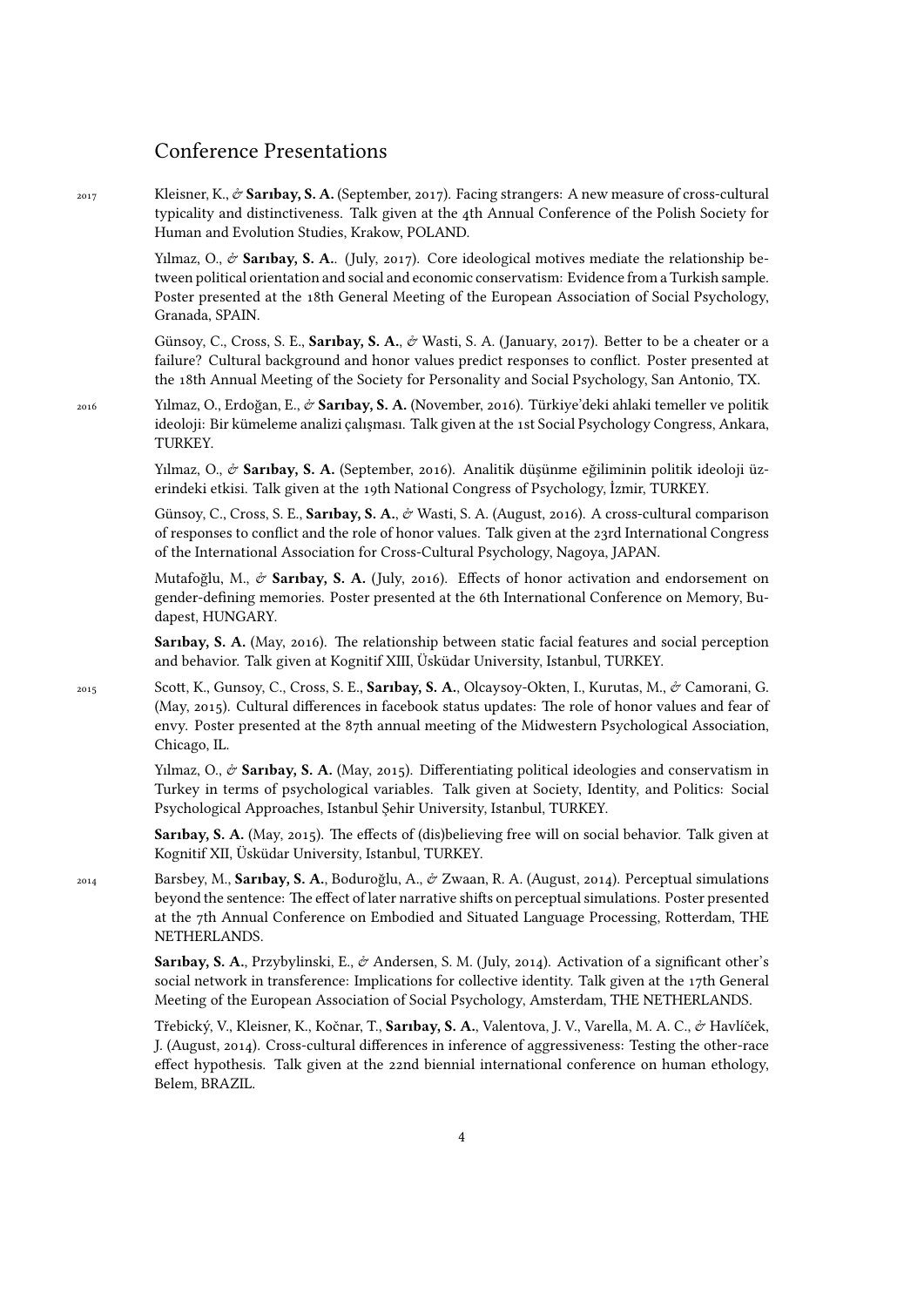Günsoy, C., Cross, S. E., Sarıbay, S. A., Olcaysoy-Okten, I., & Kurutas, M. (February, 2014). Would you post that picture and let your dad see it? Culture, Honor and Facebook. Poster presented at the 15th Annual Meeting of the Society for Personality and Social Psychology, Austin, TX.

Olcaysoy-Okten, I., & Sarıbay, S. A. (February, 2014). The relationship between resistance to change and opposition to equality at political and personal levels. Poster presented at the 15th Annual Meeting of the Society for Personality and Social Psychology, Austin, TX.

- <sup>2013</sup> Olcaysoy, I., & **Sarıbay, S. A.** (January, 2013). Activation of stereotypes and resource depletion in preparation for inter-ideological interaction. Poster presented at the 14th Annual Meeting of the Society for Personality and Social Psychology, New Orleans, LA.
- <sup>2012</sup> Olcaysoy, I., & **Sarıbay, S. A.** (April, 2012). The measurement of resistance to change and opposition to equality dimensions of conservatism at personal and political levels. Poster presented at the 17th National Congress of Psychology, Boğaziçi University, Istanbul, TURKEY.

Rim, S., **Sarıbay, S. A.**,  $\phi$  Uleman, J. S. (January, 2012). Dissociable effect of self-esteem threat on intentional and unintentional stereotyping of others. Poster presented at the 13th Annual Conference of the Society for Personality and Social Psychology, San Diego, CA.

<sup>2011</sup> **Sarıbay, S. A.**, Rim, S., Kühnen, U., & Uleman, J. S. (July, 2011). Culture, self-construals, and their effects on stages of impression formation. Talk given at the International Society for Self and Identity preconference, 16th General Meeting of the European Association of Social Psychology, Stockholm, SWEDEN.

> Kühnen, U., Haberstroh, S., Öberst, A., & Sarıbay, S. A. (January, 2011). The conversational basis of ease of retrieval effects. Poster presented at the 12th Annual Conference of the Society for Personality and Social Psychology, San Antonio, TX.

<sup>2006</sup> **Sarıbay, S. A.**, Andersen, S. M., Kooij, C., & Schneidmesser, E. (May, 2006). Significant-other representations influence intergroup perceptions. Poster presented at the 18th Annual Conference of the Association for Psychological Science, New York, NY.

> Uleman, J. S., **Sarıbay, S. A.**, Rim, S., & Gorman, J. P. (May, 2006). Processing goals affect control over the influence of implicit impressions. Poster presented at the 18th Annual Conference of the Association for Psychological Science, New York, NY.

> **Sarıbay, S. A.**, Uleman, J. S., Rim, S., & Gorman, J. P. (January, 2006). The imperviousness of behavior interpretations to vague suspicions. Poster presented at the 7th Annual Conference of the Society for Personality and Social Psychology, Palm Springs, CA.

- <sup>2003</sup> **Sarıbay, S. A.**, & Ataca, B. (July, 2003). Individualism-collectivism, self-concept clarity, and selfesteem. Poster presented at the 6th European Regional Congress of the International Association for Cross-Cultural Psychology, Budapest, HUNGARY.
- <sup>2001</sup> **Sarıbay, S. A.** (July, 2001). Kurt Lewin: His metatheory and its evaluation in terms of the ten fundamental issues. Poster presented at the 7th European Congress of Psychology, London, UK.

## Invited Colloquia

#### ACADEMIC

| 2017 | Charles University, Prague, CZECH REPUBLIC (May)     |
|------|------------------------------------------------------|
| 2014 | Charles University, Prague, CZECH REPUBLIC (October) |

- <sup>2011</sup> Middle East Technical University, TURKEY (June)
- <sup>2009</sup> Koç University, TURKEY (October)
- <sup>2008</sup> Columbia Business School, NY, USA (April)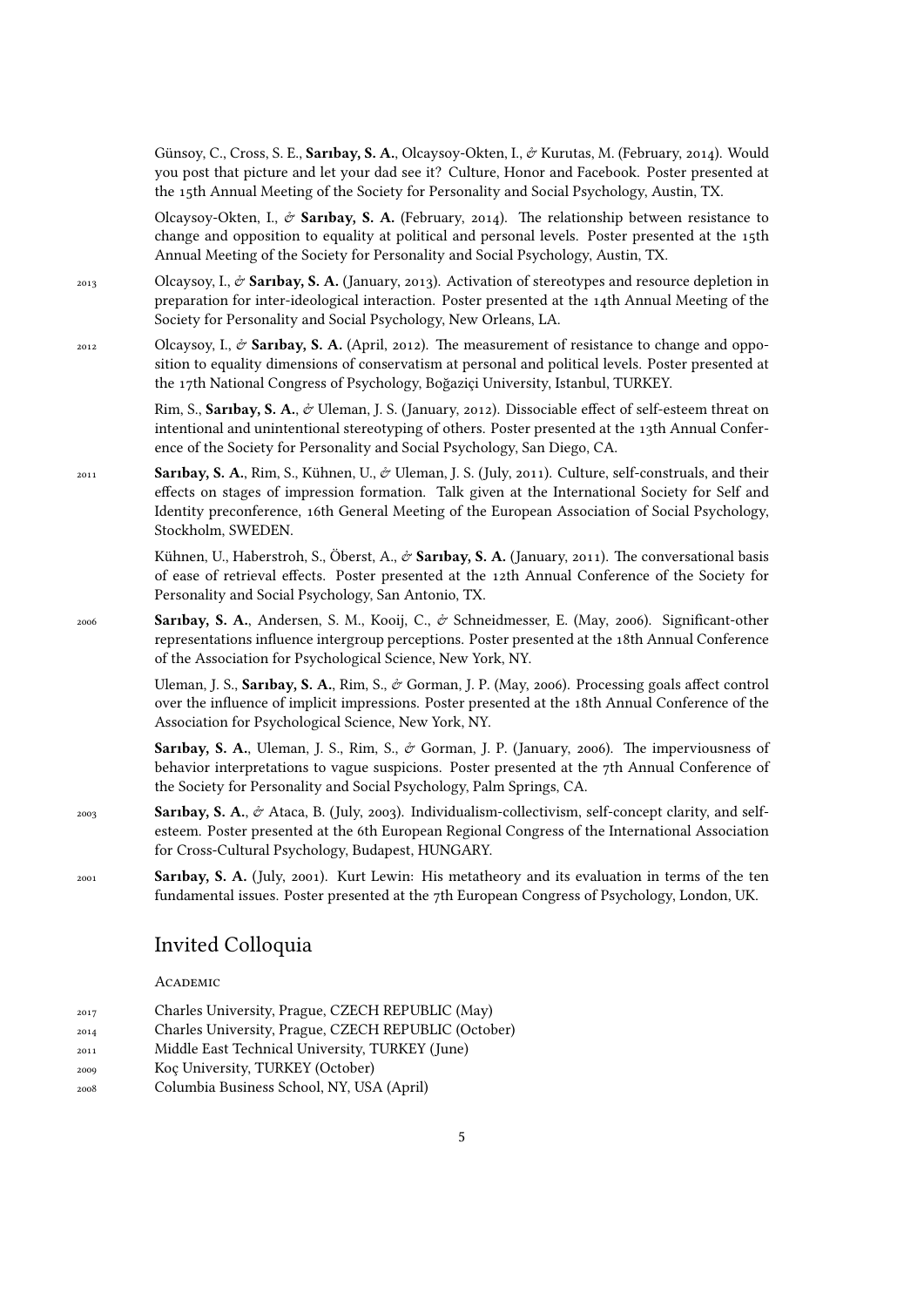#### National Chengchi University, Taipei, TAIWAN (April) Gettysburg College, PA, USA (February) Hong Kong University of Science and Technology, HONG KONG (February) Singapore Management University, SINGAPORE (January) National Cheng-Kung University, Tainan, TAIWAN (January)

#### INDUSTRY & ORGANIZATIONS

 Mirrour: İş hayatında profesyonel davranışı ve gelişimi destekleyen bir mobil uygulama. İK'da Yeni Yaklaşımlar 5: İK'da Dijitalleşme ve Zihniyet Dönüşümü, İstanbul Bilgi Üniversitesi Psikolojik açıdan "mobbing": Tanımı, özellikleri ve oluşma zemini. İş Vereni Yakan Sorular 5, Datassist Trust and leadership. EnerjiSA Sosyal-bilişsel açıdan değerlendirmenin zorluğu. Değerlendiriciler Zirvesi, İş Bankası

## Professional Activities

#### Ad-hoc Reviewer

Basic and Applied Social Psychology, Current Psychology, European Journal of Social Psychology, Journal of Community and Applied Social Psychology, Journal of Experimental Social Psychology, Journal of Personality  $\mathcal{O}$  Social Psychology, Personality  $\mathcal{O}$  Social Psychology Bulletin, Perspectives on Psychological Science, PLoS ONE, Polish Psychological Bulletin, Psychonomic Bulletin & Review, Scandinavian Journal of Psychology, Self  $\mathcal O$  Identity, Social Justice Research, Social Psychological & Personality Science, Social Psychology

#### Consulting Reviewer

| 2013-present    | Türk Psikoloji Yazıları [Turkish Psychological Articles]                                                                                                                                          |
|-----------------|---------------------------------------------------------------------------------------------------------------------------------------------------------------------------------------------------|
|                 | <b>GRANT REVIEWER</b>                                                                                                                                                                             |
| $2014 -$        | Panel Judge and Project Consultant, Scientific and Technological Research Council of Turkey, So-<br>cial Sciences and Humanities Research Grant Committee (TÜBİTAK-SOBAG)                         |
| 2013, 2014      | External Assessor in Psychology Committee, Insight Grants Program, SSHRC (Canada)                                                                                                                 |
| 2013            | External Consultant, Scientific and Technological Research Council of Turkey, Social Sciences and<br>Humanities Research Grant Committee (TÜBİTAK-SOBAG)                                          |
|                 | COMMITTEES                                                                                                                                                                                        |
| $2017-$<br>2012 | Academic Advisory Board Member (Department of Psychology), Istanbul Bilgi University<br>17th National Congress of Psychology, Administrative Committee $\dot{\sigma}$ Scientific Committee Member |
|                 | <b>Administrative Duties</b>                                                                                                                                                                      |

| 2017-present | Faculty of Arts and Sciences, Faculty Council, Assoc. Prof. Representative             |
|--------------|----------------------------------------------------------------------------------------|
| 2013-2016    | Faculty of Arts and Sciences, Faculty Executive Committee, Assoc. Prof. Representative |
| 2011-2015    | Psychology Ethics Subcommittee, Executive Member                                       |
| 2012-2015    | Department of Psychology, Vice Chair                                                   |
| 2013         | Faculty of Arts and Sciences, Faculty Council, Asst. Prof. Representative              |